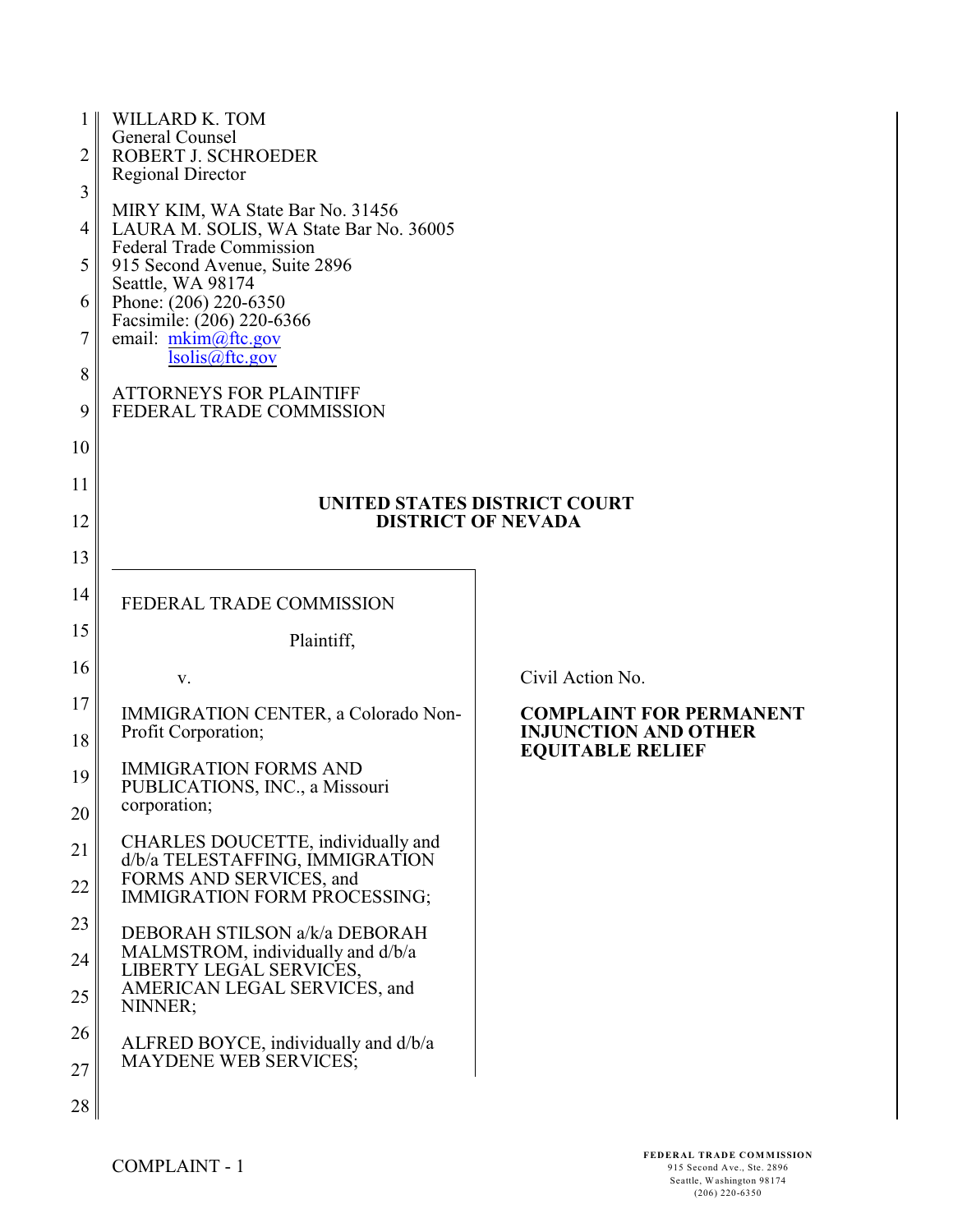| 1<br>2   | THOMAS STRAWBRIDGE, individually<br>and as an officer of IMMIGRATION<br>FORMS AND PUBLICATIONS, INC.; |
|----------|-------------------------------------------------------------------------------------------------------|
| 3<br>4   | ROBIN MEREDITH, individually and as an<br>officer of IMMIGRATION FORMS AND<br>PUBLICATIONS, INC.;     |
| 5        | THOMAS LAURENCE, individually; and                                                                    |
| 6        | ELIZABETH MEREDITH, individually,                                                                     |
| 7        | Defendants.                                                                                           |
| 8        |                                                                                                       |
| 9        | Plaintiff, the Federal Trade Commission ("FTC"), for its Complaint alleges:                           |
| 10       | The FTC brings this action under Section 13(b) of the Federal Trade Commission<br>1.                  |
| 11       | Act ("FTC Act"), 15 U.S.C. § 53(b), to obtain temporary, preliminary, and permanent injunctive        |
| 12       | relief, restitution, the refund of monies paid, disgorgement of ill-gotten monies, the appointment    |
| 13       | of a receiver, and other equitable relief for Defendants' acts or practices in violation of Section   |
| 14       | $5(a)$ of the FTC Act, 15 U.S.C. § 45(a), in connection with the advertising, marketing, and sale     |
| 15       | of United States immigration and naturalization services.                                             |
| 16       | <b>JURISDICTION AND VENUE</b>                                                                         |
| 17       | 2.<br>This Court has subject matter jurisdiction pursuant to 28 U.S.C. §§ 1331, 1337(a),              |
| 18       | and 1345, and 15 U.S.C. §§ 45(a) and 53(b).                                                           |
| 19       | Venue is proper in this district under 28 U.S.C. § 1391(b) and (c), and 15 U.S.C.<br>3.               |
| 20       | § 53(b).                                                                                              |
| 21       | <b>PLAINTIFF</b>                                                                                      |
| 22       | The FTC is an independent agency of the United States Government created by<br>4.                     |
| 23       | statute. 15 U.S.C. §§ 41-58. The FTC enforces Section 5(a) of the FTC Act, 15 U.S.C. § 45(a),         |
| 24       | which prohibits unfair and deceptive acts or practices in or affecting commerce.                      |
| 25       | 5.<br>The FTC is authorized to initiate federal district court proceedings, by its own                |
| 26       | attorneys, to enjoin violations of the FTC Act and to secure such equitable relief as may be          |
| 27<br>28 | appropriate in each case, including injunctions, restitution, the refund of monies paid,              |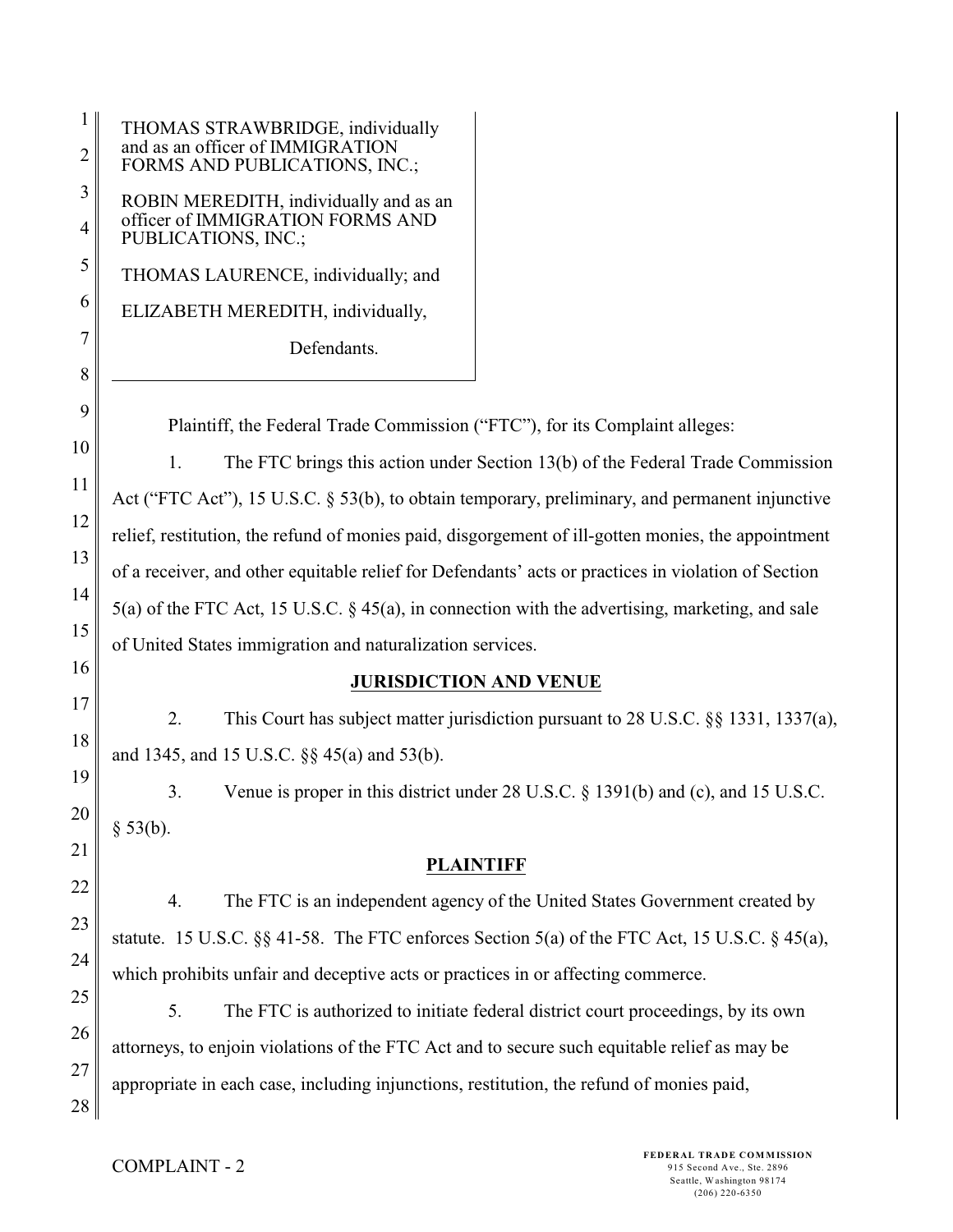1 2 disgorgement of ill-gotten monies, and the appointment of a receiver. 15 U.S.C. §§ 53(b) and  $56(a)(2)(A)$ .

3

#### **DEFENDANTS**

4 5 6 7 8 9 10 11 12 6. Defendant Immigration Center is a Colorado nonprofit corporation with its principal place of business at 160 Hubbard Way, Suite C, in Reno, Nevada. Articles of incorporation representing that Immigration Center is a nonprofit corporation were filed in August 2007. Notwithstanding these incorporation papers, Immigration Center is organized to carry on business for its own profit or that of its members within the meaning of Section 4 of the FTC Act, 15 U.S.C. § 44. Immigration Center transacts or has transacted business in this district and throughout the United States. At all times material to this Complaint, acting alone or in concert with others, Immigration Center has marketed and/or sold immigration and naturalization services to consumers throughout the United States.

13 14 15 16 17 18 7. Defendant Immigration Forms and Publications, Inc., is a Missouri corporation, with its mailing address and principal place of business at  $119 \text{ E}$ .  $3^{\text{rd}}$  Street in Sedalia, Missouri. Immigration Forms and Publications, Inc., transacts or has transacted business in this district and throughout the United States. At all times material to this Complaint, acting alone or in concert with others, Immigration Forms and Publications, Inc., has marketed and/or sold immigration and naturalization services to consumers throughout the United States.

19 20 21 22 23 24 25 26 27 28 8. Defendant Charles Doucette, also known as Charles R. Doucette and Charles Robert Doucette, Jr., acting alone or in concert with others, has formulated, directed, controlled, had the authority to control, or participated in the acts or practices set forth in this Complaint. Doucette is a director and registered agent of Defendant Immigration Center. At all times material to this Complaint, acting alone or in concert with others, Doucette has marketed and/or sold immigration and naturalization services under various trade names, including but not limited to Telestaffing, Immigration Forms and Services, Immigration Form Processing, Maydene Media, Liberty Legal Services, Immigration Forms and Documents, and American Legal Project. He is or has been a signatory on bank accounts through which he has authorized payments to or received payments from persons or entities in apparent furtherance of the acts or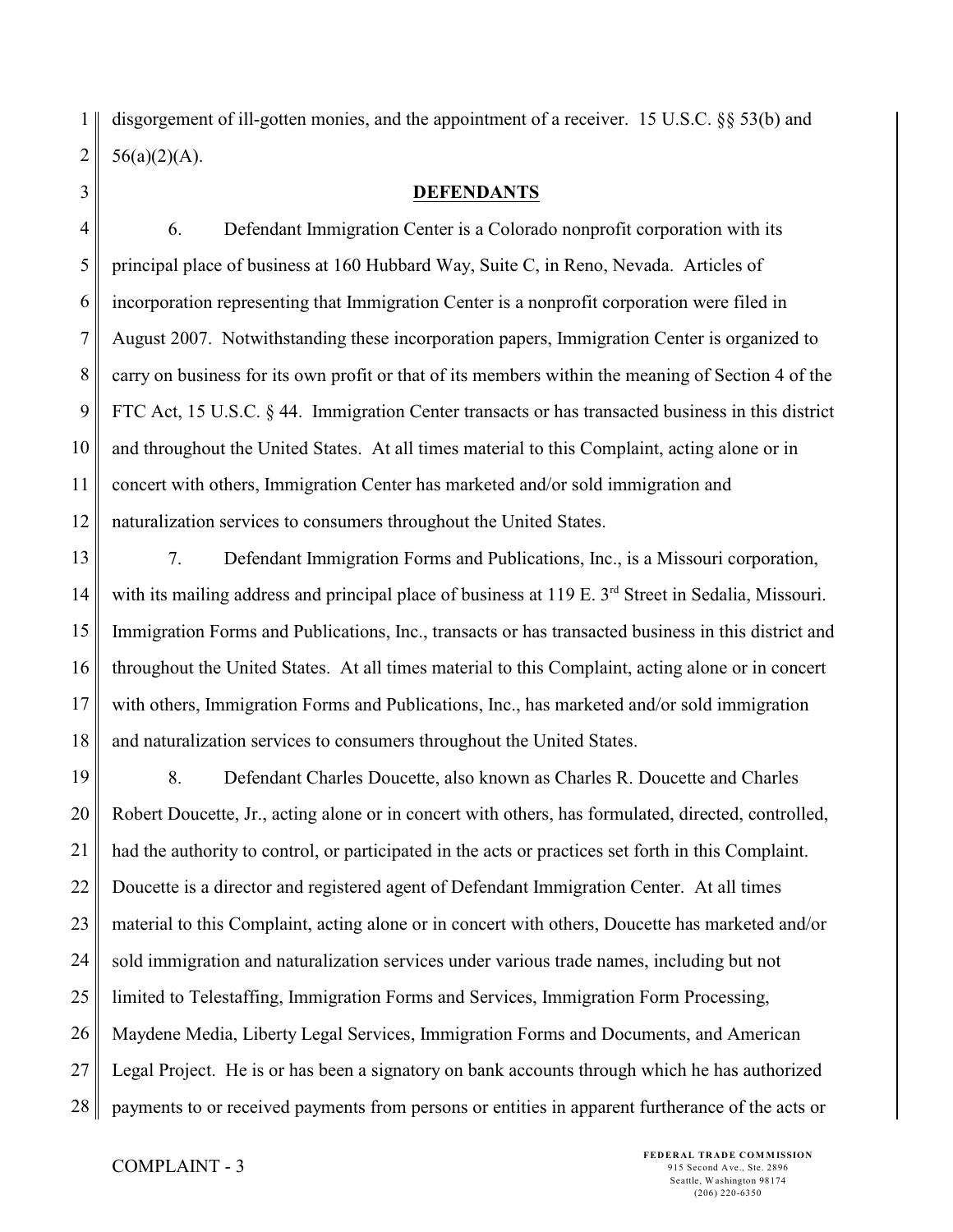1 2 3 4 5 practices set forth in this Complaint. He is and has been responsible for hiring and training employees and independent contractors of Defendants Immigration Center and Immigration Forms and Publications, Inc. Doucette resides in this district and, in connection with the matters alleged herein, transacts or has transacted business in this district and throughout the United States.

6 7 8 9 10 11 12 13 14 15 16 17 18 9. Defendant Deborah Stilson, also known as Deborah Malmstrom, acting alone or in concert with others, has formulated, directed, controlled, had the authority to control, or participated in the acts and practices set forth in this Complaint. At all times material to this Complaint, acting alone or in concert with others, Stilson has marketed and/or sold immigration and naturalization services through various Colorado trade names including, but not limited to Liberty Legal Services, American Legal Services, and Ninner. On behalf of Immigration Center, Stilson routinely advised consumers on immigration matters, processed consumer payments, and received consumer complaints. Stilson also signed a contract under the Colorado trade name Ninner to provide services to Defendant Immigration Forms and Publications, Inc. According to the terms of the contract, Ninner agreed to provide all websites, marketing, telephone service, equipment, shipping, and deposit and wire transfer services for IFP. Stilson resides in this district, and, in connection with the matters alleged herein, transacts or has transacted business in this district and throughout the United States.

19 20 21 22 23 24 25 26 10. Defendant Alfred Boyce, acting alone or in concert with others, has formulated, directed, controlled, had the authority to control, or participated in the acts and practices set forth in this Complaint. At all times material to this Complaint, acting alone or in concert with others, Boyce has marketed and/or sold immigration and naturalization services through various trade names, including but not limited to the Colorado trade name Maydene Web Services. Boyce is and has been responsible for the daily operations of Defendant Immigration Center. Boyce resides in this district and in connection with the matters alleged herein, transacts or has transacted business in this district and throughout the United States.

27 28 11. Defendant Thomas Strawbridge, acting alone or in concert with others, has formulated, directed, controlled, had the authority to control, or participated in the acts and

## COMPLAINT - 4

**FEDERAL TRADE COMMISSION** 915 Second Ave., Ste. 2896 Seattle, Washington 98174 (206) 220-6350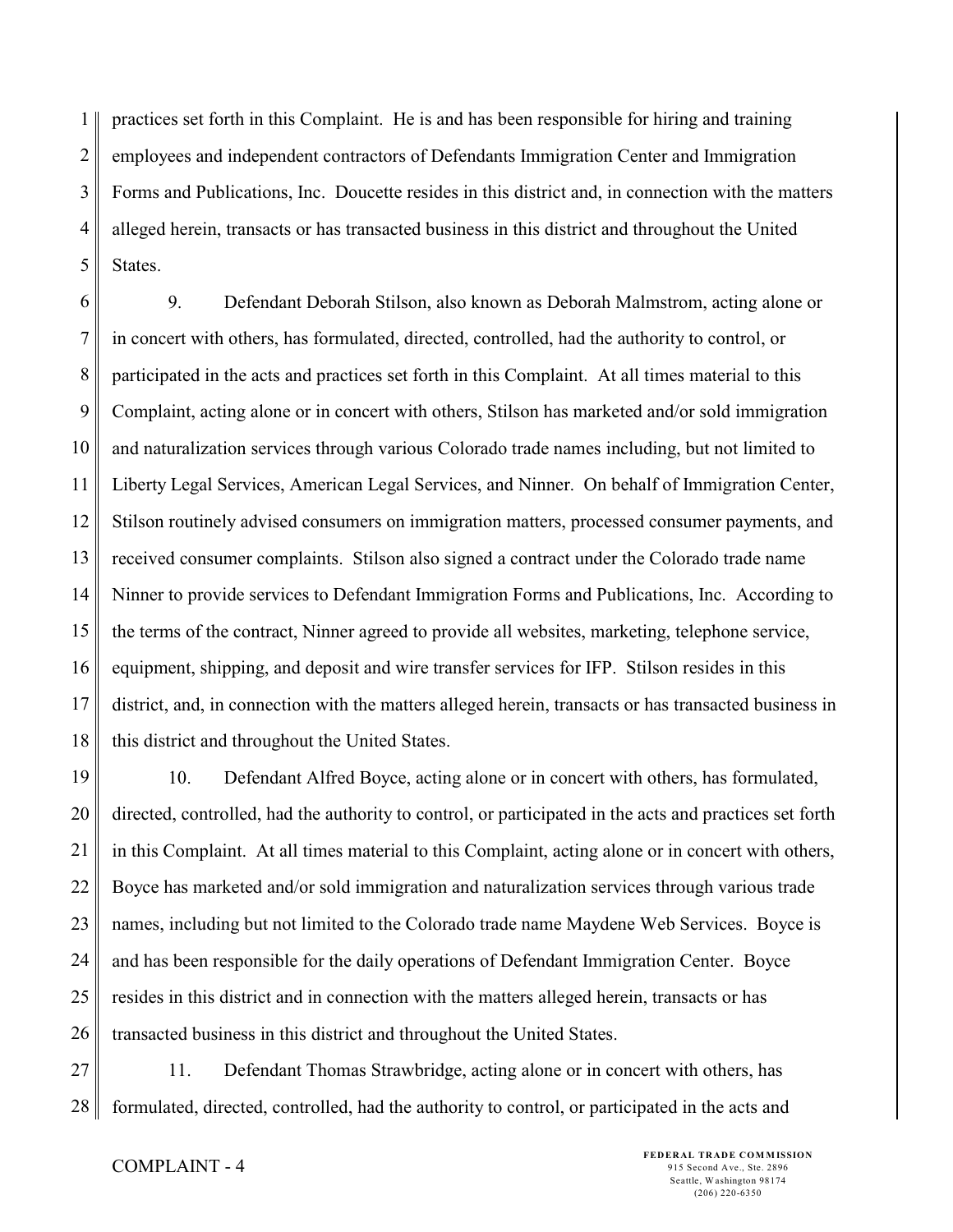1 2 3 4 5 6 7 8 practices set forth in this Complaint. Strawbridge is the President and owner of Defendant Immigration Forms and Publications, Inc. At all times material to this Complaint, acting alone or in concert with others, Strawbridge has marketed and/or sold immigration and naturalization services to consumers throughout the United States. Strawbridge has signed contracts as the President and owner of Immigration Forms and Publications, Inc. Strawbridge is also listed as the contact for Immigration Forms and Publications, Inc.'s account with Federal Express. Strawbridge resides in Sedalia, Missouri and, in connection with the matters alleged herein, transacts or has transacted business in this district and throughout the United States.

9 10 11 12 13 14 15 16 17 18 12. Defendant Robin Meredith, acting alone or in concert with others, has formulated, directed, controlled, had the authority to control, or participated in the acts and practices set forth in this Complaint. Meredith is the Vice-President of Defendant Immigration Forms and Publications, Inc. At all times material to this Complaint, acting alone or in concert with others, Meredith has marketed and/or sold immigration and naturalization services to consumers throughout the United States. Meredith is or has been a signatory on Immigration Forms and Publications, Inc.'s bank accounts, through which she has initiated the wiring of significant funds to Defendant Charles Doucette. Meredith resides in Sedalia, Missouri and, in connection with the matters alleged herein, transacts or has transacted business in this district and throughout the United States.

19 20 21 22 23 24 25 26 27 13. Defendant Thomas Laurence, acting alone or in concert with others, has formulated, directed, controlled, had the authority to control, or participated in the acts and practices set forth in this Complaint. Laurence is an employee and manager of Defendant Immigration Forms and Publications, Inc. At all times material to this Complaint, acting alone or in concert with others, Laurence has marketed and/or sold immigration and naturalization services to consumers throughout the United States. Laurence is and has been responsible for the daily operations of Defendant Immigration Forms and Publications, Inc. Laurence resides in Sedalia, Missouri and in connection with the matters alleged herein, transacts or has transacted business in this district and throughout the United States.

28

14. Defendant Elizabeth Meredith, acting alone or in concert with others, has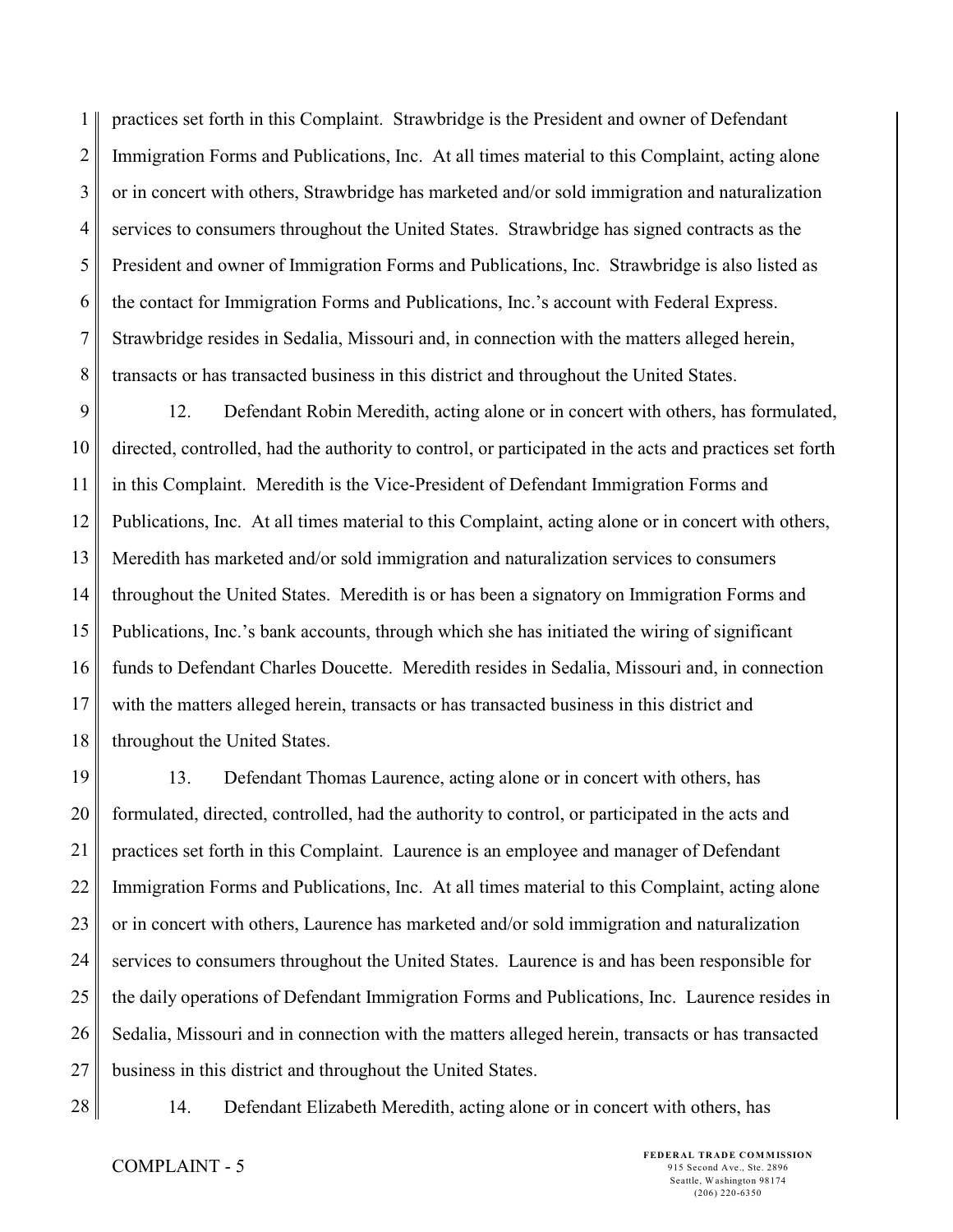1 2 3 4 5 6 7 8 formulated, directed, controlled, had the authority to control, or participated in the acts and practices set forth in this Complaint. Meredith is an employee and manager of Defendant Immigration Forms and Publications, Inc. At all times material to this Complaint, acting alone or in concert with others, Meredith has marketed and/or sold immigration and naturalization services to consumers throughout the United States. Meredith is and has been responsible for the daily operations of Defendant Immigration Forms and Publications, Inc. Meredith resides in Sedalia, Missouri and in connection with the matters alleged herein, transacts or has transacted business in this district and throughout the United States.

9

### **COMMERCE**

10 11 12 15. At all times material to this Complaint, Defendants have maintained a substantial course of trade in or affecting commerce, as "commerce" is defined in Section 4 of the FTC Act, 15 U.S.C. § 44.

13

#### **DEFENDANTS' BUSINESS PRACTICES**

14 15 16 17 18 19 20 21 22 23 24 25 26 27 28 16. Since at least June 2007, Defendants Immigration Center, Charles Doucette, Deborah Stilson, and Alfred Boyce have advertised, marketed, and sold immigration and naturalization services to consumers nationwide. In addition to advertising, marketing, and selling the services to consumers directly, Defendants Charles Doucette and Deborah Stilson have furthered the illegal scheme by providing training, equipment, and websites to Defendants Immigration Forms and Publications, Inc., Thomas Strawbridge, Robin Meredith, Thomas Laurence, and Elizabeth Meredith to permit them to advertise, market, and sell immigration and naturalization services. Defendants' immigration and naturalization services include, but are not limited to, selecting, preparing, and completing immigration forms and documents, and filing them with the United States Citizenship and Immigration Services ("USCIS") on behalf of consumers. In the course of advertising, marketing, and selling United States immigration and naturalization services to consumers, Defendants misrepresent that: (1) they are authorized to provide immigration and naturalization services in the United States; (2) they are part of or affiliated with the United States government; and (3) the fees they charge consumers will cover all USCIS processing fees.

## COMPLAINT - 6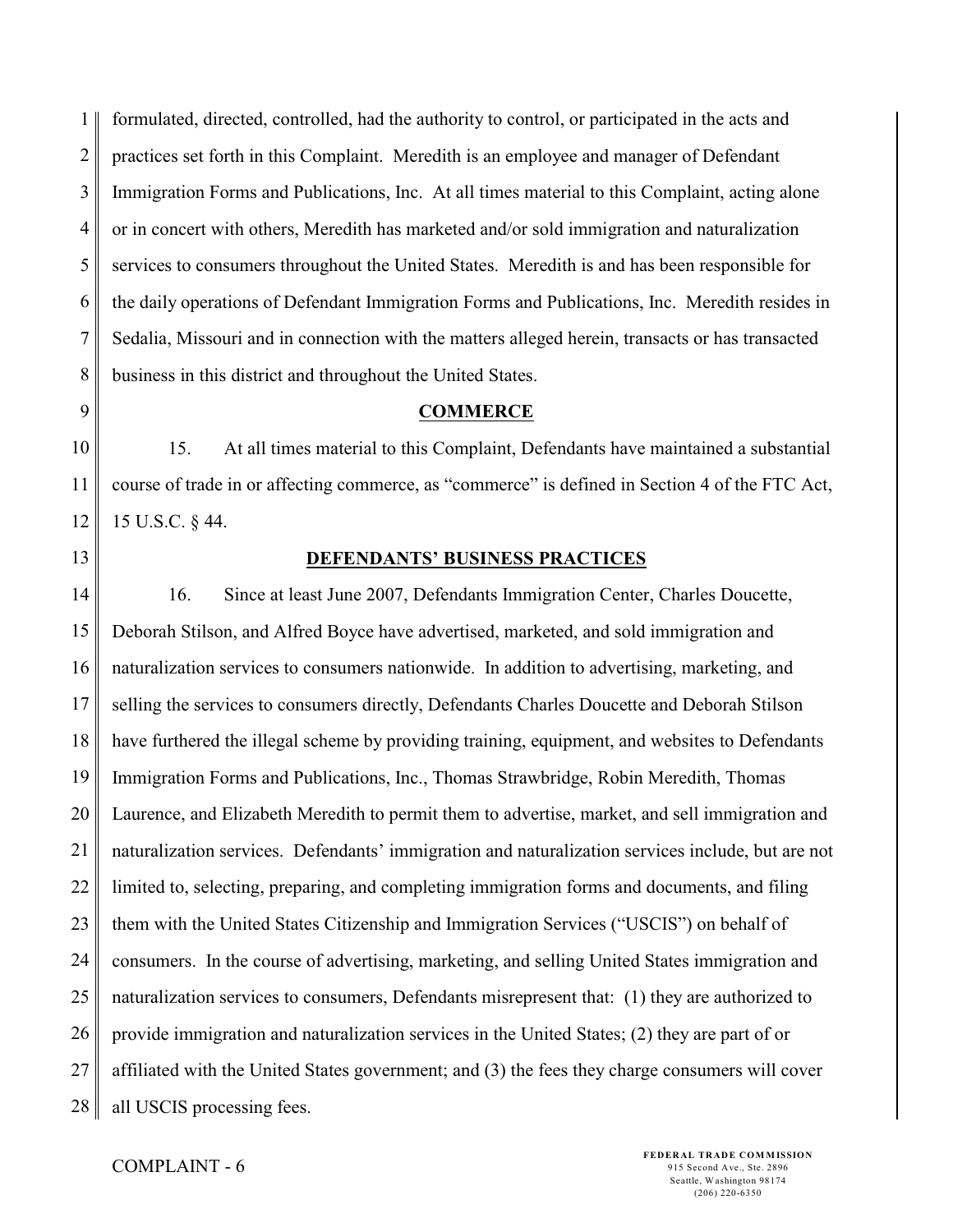1 2 3 4 5 17. Defendants Immigration Center, Charles Doucette, Deborah Stilson, and Alfred Boyce have marketed their services to consumers throughout the United States through various websites, including, but not limited to, the following: www.immigrationhelpline.org; www.uscis-ins.us; www.usgovernmenthelpline.com; www.uscis-helpline.info; and www.usahelpline.info.

6 7 8 9 18. Since at least June 2009, Defendants Immigration Forms and Publications, Inc., Thomas Strawbridge, Robin Meredith, Thomas Laurence, and Elizabeth Meredith have marketed their services to consumers through various websites, including, but not limited to, www.immformspub.com.

10 11 12 19. Defendants pay major Internet search engines such as Bing, Google, and Yahoo to ensure that links to their websites appear at the top of immigration-related searches, including searches for "USCIS."

13 14 15 20. Defendants provide and have provided immigration and naturalization services to consumers from various countries, including, but not limited to, Haiti, Canada, Mexico, Ethiopia, and countries in Asia.

16

17

18

19

20

21

22

23

24

25

26

27

28

### **Misrepresentation That Defendants Are Authorized to Provide Immigration and Naturalization Services in the United States**

21. Defendants claim, expressly or by implication, that Defendants are authorized to provide immigration and naturalization services in the United States. For example, on one Immigration Center website, Defendants represent that they are a "group of specialists formerly employed at a U.S. Immigration office" who will help consumers file their applications with the USCIS. On another Immigration Center website, Defendants represent that they "help people deal with the laws and processes" of applying for immigration benefits. Defendant Immigration Forms and Publications, Inc.'s website represents that it "specialize[s] in helping [consumers] find and prepare the correct up to date forms," and helps consumers by "go[ing] step by step through the process of filling out the forms and getting the correct material ready to file."

22. In some instances, Defendant Immigration Center's agents inform consumers that they are "qualified and certified" and "trained" to provide immigration and naturalization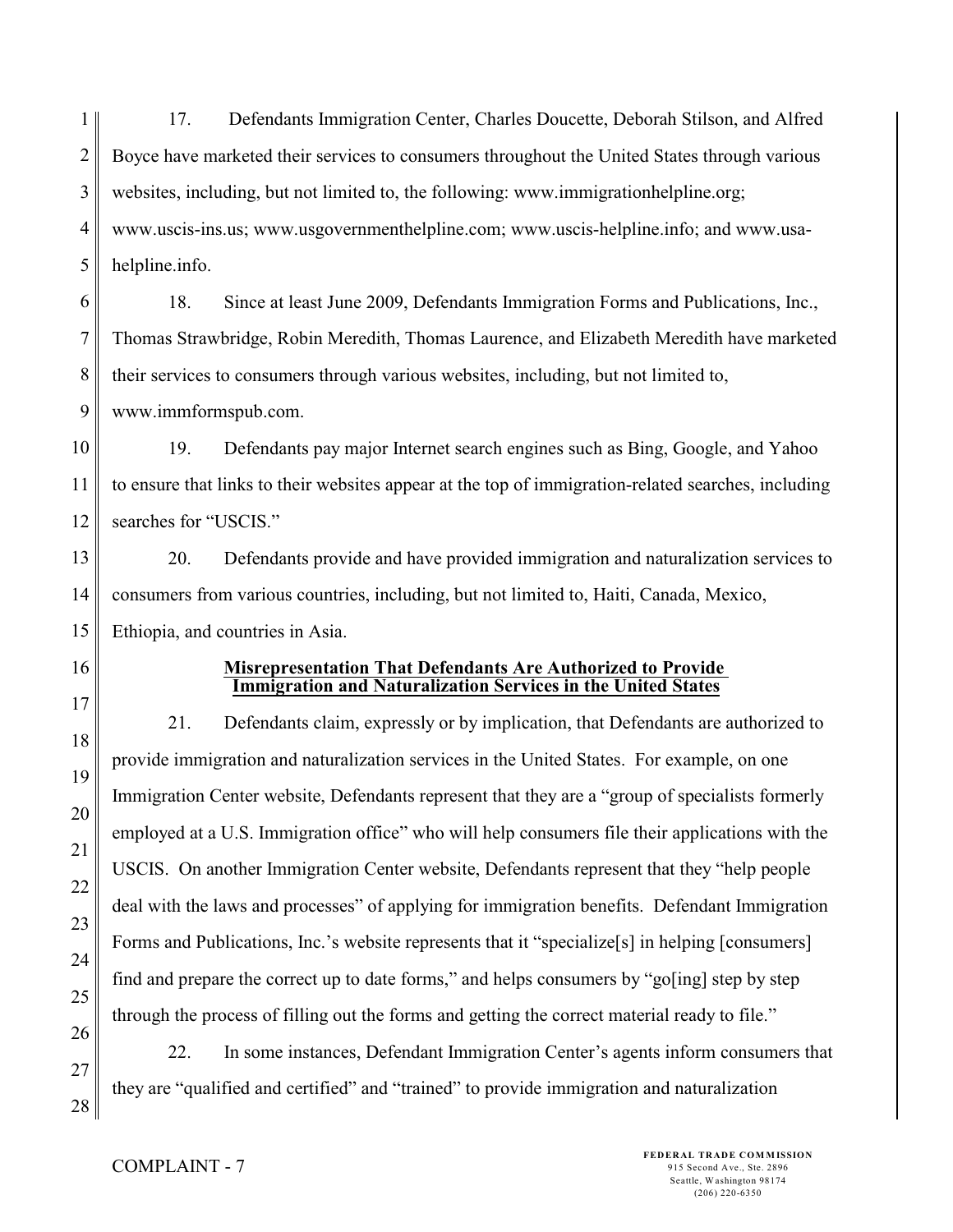1 services to consumers.

2 3 4 5 23. Defendant Immigration Center's employees are also instructed to inform consumers that document specialists who complete the immigration forms for consumers are experts and have previously worked for "Immigration and Nationalization [sic] Services," a reference to the agency that preceded the USCIS.

6 7 24. Defendant Immigration Forms and Publications, Inc.'s employees are instructed to inform consumers that Defendants can do everything that the USCIS can do.

8 9 10 11 25. Defendants' claim that they are authorized to provide immigration and naturalization services in the United States is false. To be authorized to provide immigration and naturalization services, an individual must be authorized to represent persons before the U.S. Department of Homeland Security or the U.S. Department of Justice.

12 13 14 15 16 26. The only individuals authorized to represent persons in immigration and naturalization matters before the U.S. Department of Homeland Security or the U.S. Department of Justice are individuals who meet the requirements of 8 C.F.R. § 292.1 or 8 C.F.R. § 1292.1. Defendants do not meet those requirements. Specifically, no Individual Defendant or employee of a Corporate Defendant is:

| 17 | a.             | a licensed attorney in any state;                                          |
|----|----------------|----------------------------------------------------------------------------|
| 18 | b.             | a law student acting under the supervision of a licensed attorney or       |
| 19 |                | accredited representative who is appearing without direct or indirect      |
| 20 |                | remuneration;                                                              |
| 21 | $\mathbf{c}$ . | an individual granted permission to appear on behalf of persons with       |
| 22 |                | whom he has a pre-existing relationship and from whom he received no       |
| 23 |                | direct or indirect remuneration;                                           |
| 24 | d.             | an accredited representative of an organization accredited by the Board of |
| 25 |                | Immigration Appeals; or                                                    |
| 26 | e.             | a person otherwise authorized to practice before the Board of Immigration  |
| 27 |                | Appeals, the United States Citizenship and Immigration Services, the       |
| 28 |                | United States Customs and Border Protection, or the United States          |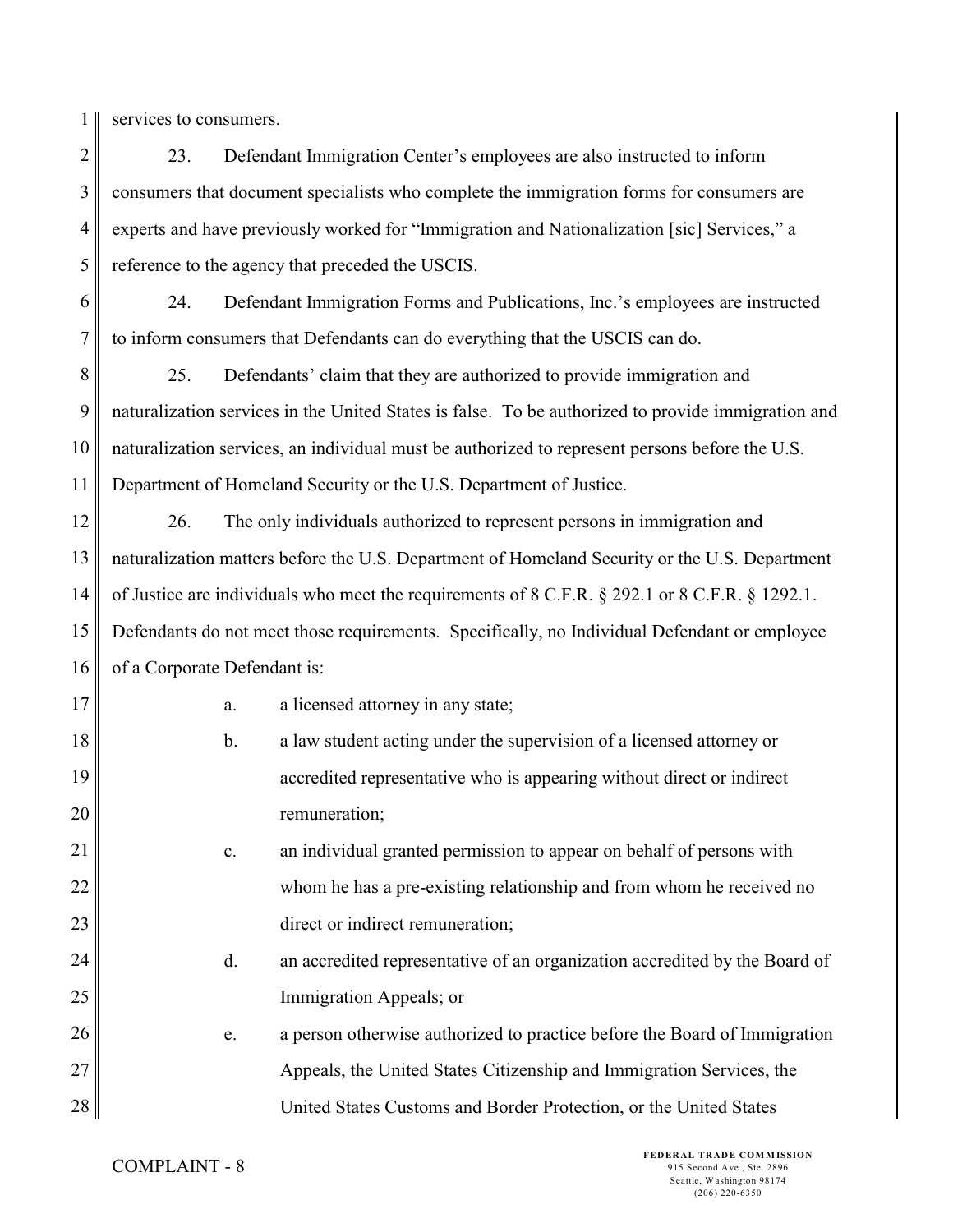1 2 3 4 5 6 7 8 9 10 11 12 13 14 15 16 17 18 19 20 21 22 23 24 25 26 Immigration and Customs Enforcement. **Misrepresentations that Defendants are Affiliated with the United States Government** 27. Defendants' websites prominently display seals or graphics including an American bald eagle, the flag of the United States, and the Statue of Liberty that make the websites resemble United States government websites. 28. Defendant Immigration Center uses URL names for its websites that resemble United States government websites. For example, Defendant Immigration Center's website URLs include the phrases "uscis-ins.us," "usgovernmenthelpline," and "uscis-helpline." 29. Defendants' websites direct consumers to call toll-free numbers. In numerous instances, once consumers call the toll-free number, an automated voice answers the call, "Immigration Center." 30. Consumers who call Defendant Immigration Center are transferred to a live person who identifies him or herself as an "agent," "immigration officer," or "support specialist." 31. Consumers who call Defendant Immigration Forms and Publications, Inc. are transferred to a live person who identifies him or herself as a "caseworker." 32. Once consumers communicate their immigration needs, Defendants select immigration forms and documents for the consumer. In numerous cases, Defendants inform consumers that an "immigration package" containing the proper USCIS forms will be sent via mail or email to consumers. Typically, consumers receive a package that includes a letter bearing an official-looking seal and instructions to contact the assigned, named immigration agent or caseworker once they receive their "immigration package." Defendants indicate that the agent will help consumers prepare immigration forms by reviewing each question with them. In some instances, Defendants offer to carefully review and file the immigration forms on behalf of the consumers. 33. In numerous instances, consumers who call Defendants' toll-free numbers believe

27 28 that they are talking to an agent of the USCIS, the U.S. Department of Homeland Security, or another agency of the United States government.

## COMPLAINT - 9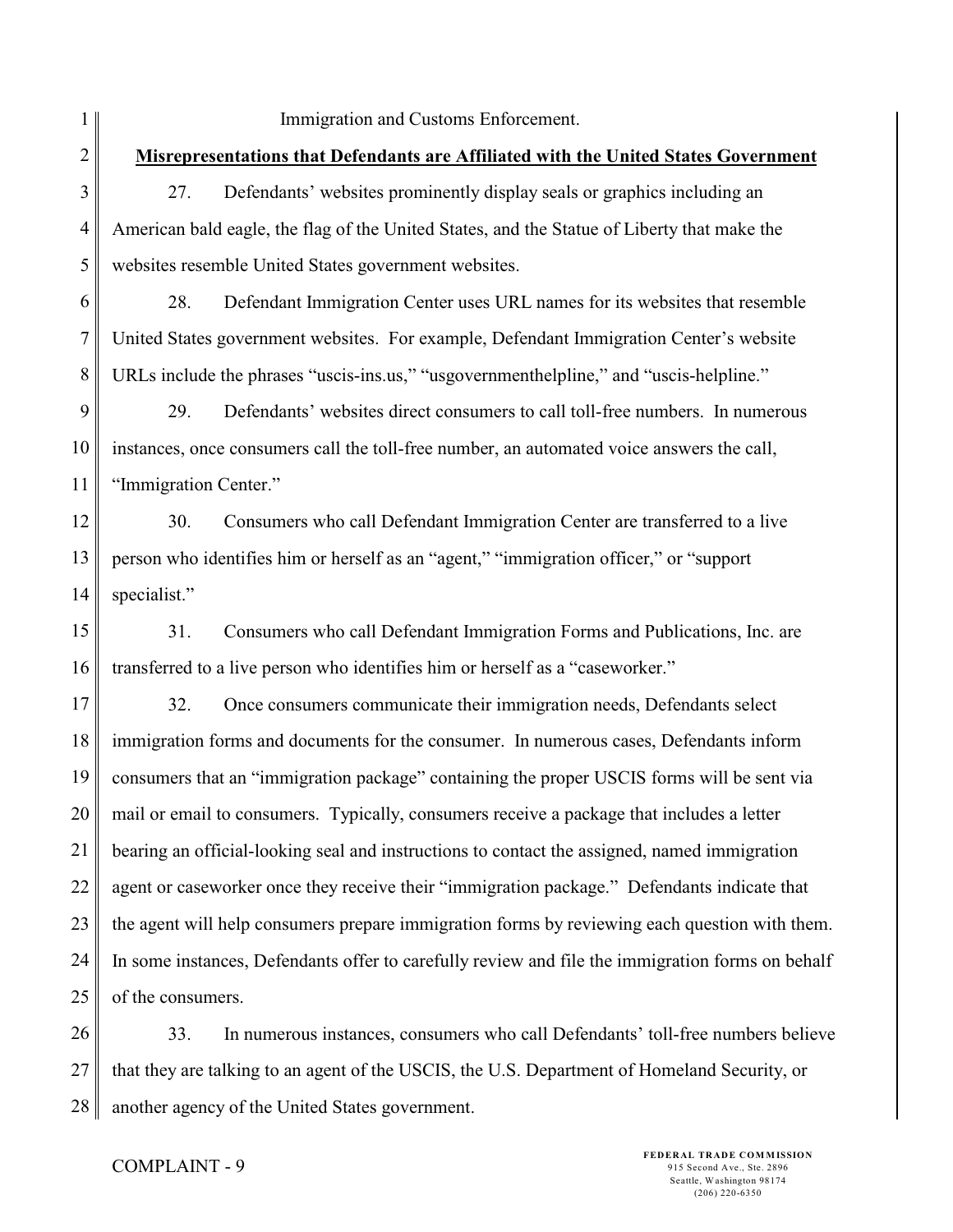1 2 3 4 34. In fact, Defendants are not part of or affiliated with the USCIS, the U.S. Department of Homeland Security, or any agency of the United States government. On information and belief, Defendants' employees are not current or former immigration agents or employees of any United States government agency.

5 6 7 8 9 35. On their websites, Defendants state that they are not affiliated with the United States government. However, Defendants' disclaimers are inadequate and ineffective. Typically, consumers do not see the disclaimers because they are written in small, hard-to-read print, and are not easily seen on the web pages that consumers view. In numerous instances, consumers must scroll down to the bottom of Defendants' web page to find the disclaimer.

10

#### **Misrepresentations about Fees and Services**

11 12 36. Once consumers agree to accept Defendants' services, they are transferred to or contacted by Defendants' "verification department."

13 14 15 16 37. During the verification phase of the call, Defendants' agents inform consumers that an "immigration package" containing the proper USCIS forms will be mailed to consumers by email or overnight mail. In numerous instances, Defendants record consumers' acceptance of Defendants' services.

17 18 19 20 21 38. In numerous instances, Defendants explain to consumers that they charge fees from \$200 to \$2500 depending on the immigration and naturalization services consumers seek. In numerous instances, Defendants' agents explain to consumers that the fee is to be paid on delivery to the person delivering the immigration package. In numerous instances, consumers are unable to obtain or view the materials in the immigration package before paying Defendants.

22 23 24 25 26 27 28 39. In numerous instances, Defendants' agents fail to explain to consumers that their fees will cover only Defendants' services, not USCIS processing fees. In numerous instances, when consumers ask Defendants' agents what the fees will cover, Defendants' agents tell consumers that the fees charged will cover "processing." In numerous instances, consumers believe their payment to Defendants is being paid to the United States government to process their immigration documents because the fees Defendants charge are typically the same as USCIS processing fees and Defendants' websites appear to be part of or affiliated with the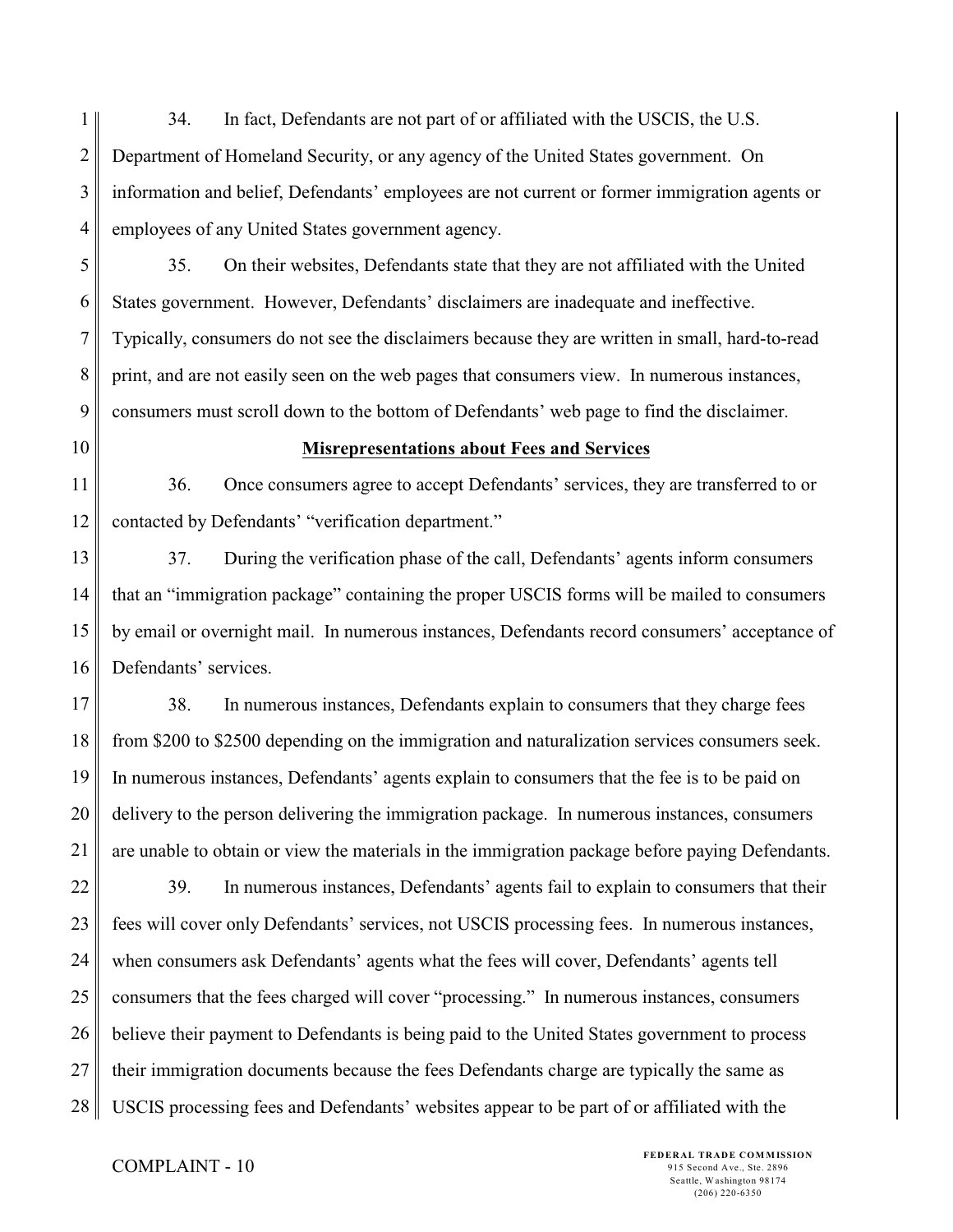1 2 United States government. In other instances, consumers believe that the fees will cover both the Defendants' services and any USCIS processing fees.

3 4 5 6 7 8 40. In numerous instances, the fee that Defendants charge is identical or similar to the fee that the USCIS charges to process the corresponding immigration or naturalization form. For example, if a person wants to replace a lost or stolen permanent resident card, the USCIS provides the form and assists the consumer in filling it out for free, and then charges \$290 to process the form. Defendants, however, charge \$290 for just a copy of the form and assistance in filling it out.

9 10 11 41. Defendant Immigration Center's agents have instructed consumers to have payment ready in the form of a money order, personal check, or cashier's check made payable to "Immigration Center," "Immigration Form Processing," or "Immigration Forms."

12 13 14 42. Defendant Immigration Forms and Publications, Inc.'s agents have instructed consumers to have payment in the form of a money order or cashier's check made payable to "Immigration Forms and Publications" or "IFP."

15 16 43. During the verification phase of the call, Defendants' agents verbally disclose to consumers that:

17 18 19 In the future, the Department of Homeland Security may or may not require additional forms or fees. In the event that the USCIS requires you to, or you choose to apply for future USCIS benefits, there may be additional fees. The US Department of Homeland Security and the USCIS can raise fees or impose new fees at any time[ ] without notice.

20 21 22 23 24 25 However, by the time they hear this, consumers typically have already been convinced by Defendants that their payment to Defendants is going to the USCIS and will cover USCIS processing fees for their benefit application. Therefore, in many instances, consumers believe that the "additional fees" that the U.S. Department of Homeland Security "may or may not require" would be for "future" applications, not the current application for benefits for which the consumers have already paid Defendants.

26 27 44. In fact, the fees Defendants charge consumers do not cover USCIS processing fees. Often, consumers submit the completed applications to a USCIS address that Defendants'

28 agents provide in the immigration package. When they do, the USCIS returns the forms to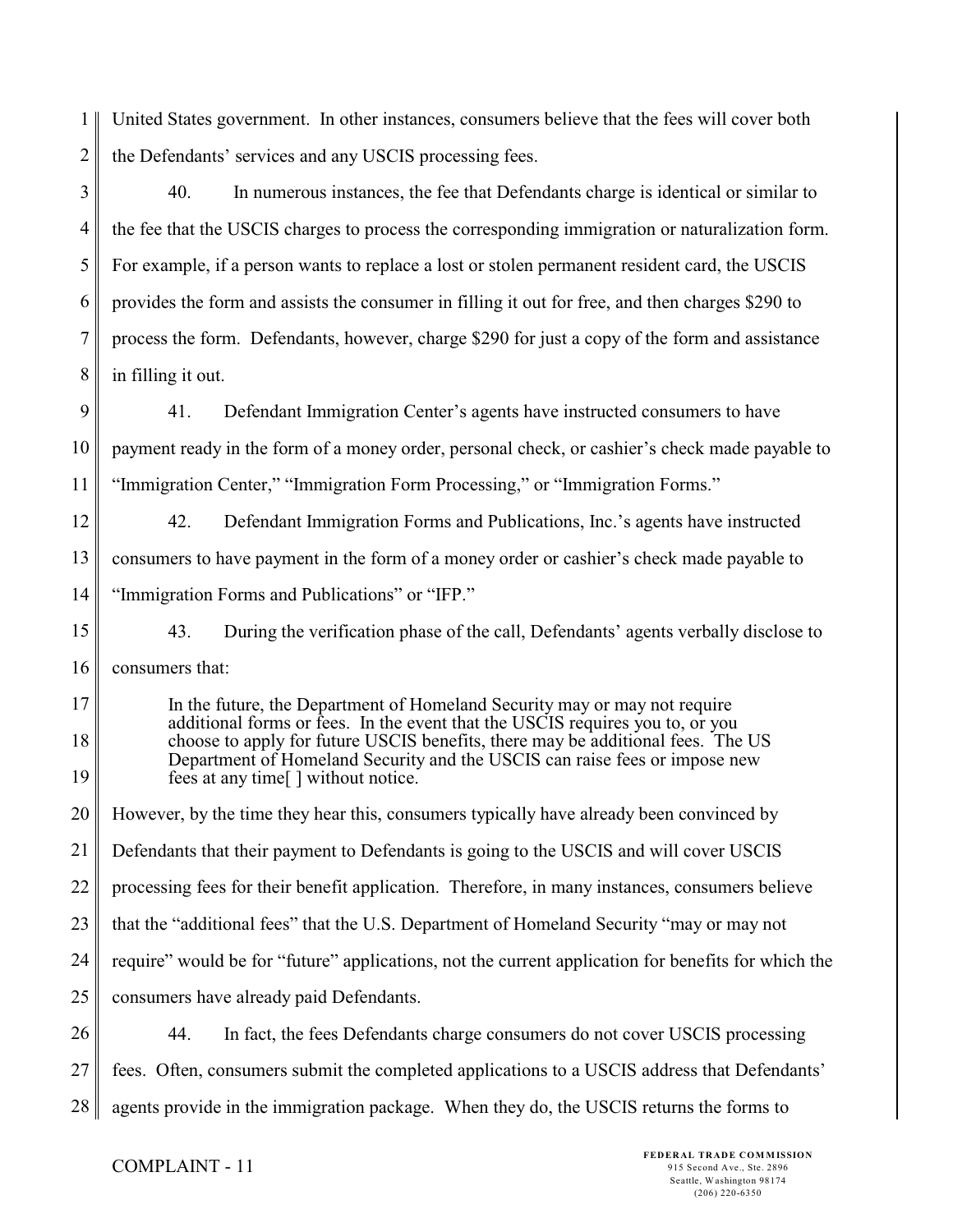1 2 3 consumers for failure to include the fee for processing the documents. This is when many consumers realize that Defendants are not part of or affiliated with the United States government.

4 5 6 7 8 9 10 45. On information and belief, Defendant Immigration Center has recently modified some of its practices. Following the initial sales call, in some instances, Defendant Immigration Center sends consumers an email, from an "agent," enclosing an authorization letter and the signature page of the immigration form that Defendant Immigration Center selects for the consumer. The email requests that consumers sign both forms and return them along with a check made payable to "Immigration Forms" and copies of documents needed to complete their application.

11 12 13 14 46. The authorization letter bears the official seal of the United States and indicates that a "service fee," identical to the amount of the check requested by Defendant Immigration Center, is due for the consumers' application and that the application will be completed by "INSTANT ELECTRONIC PROCESSING."

47. The authorization letter also includes the following disclosure:

I approve of the services, fees, and costs stated in this authorization. I authorize Provider to do the work and to bill bank account as specified. All banking information will remain secure and duplicate fees will be electronically forwarded to the United States Department of Homeland Security through a bank draft. Endorsement of this authorization constitutes your authorization to duplicate your banking information for the sole purpose of payment of United States Department of Homeland Security application fees[.]

20 21 22 23 24 25 26 27 However, this disclosure is inadequate because it does not make clear that the fees consumers pay are for Defendant Immigration Center's services and do not cover USCIS processing fees. 48. Based on Defendants' misrepresentations that: (1) Defendants are authorized to provide immigration and naturalization services in the United States; (2) they are part of or affiliated with the United States government; or (3) the fees they charge consumers will cover all USCIS processing fees, consumers paid hundreds or even thousands of dollars each for Defendants' services.

28

15

16

17

18

19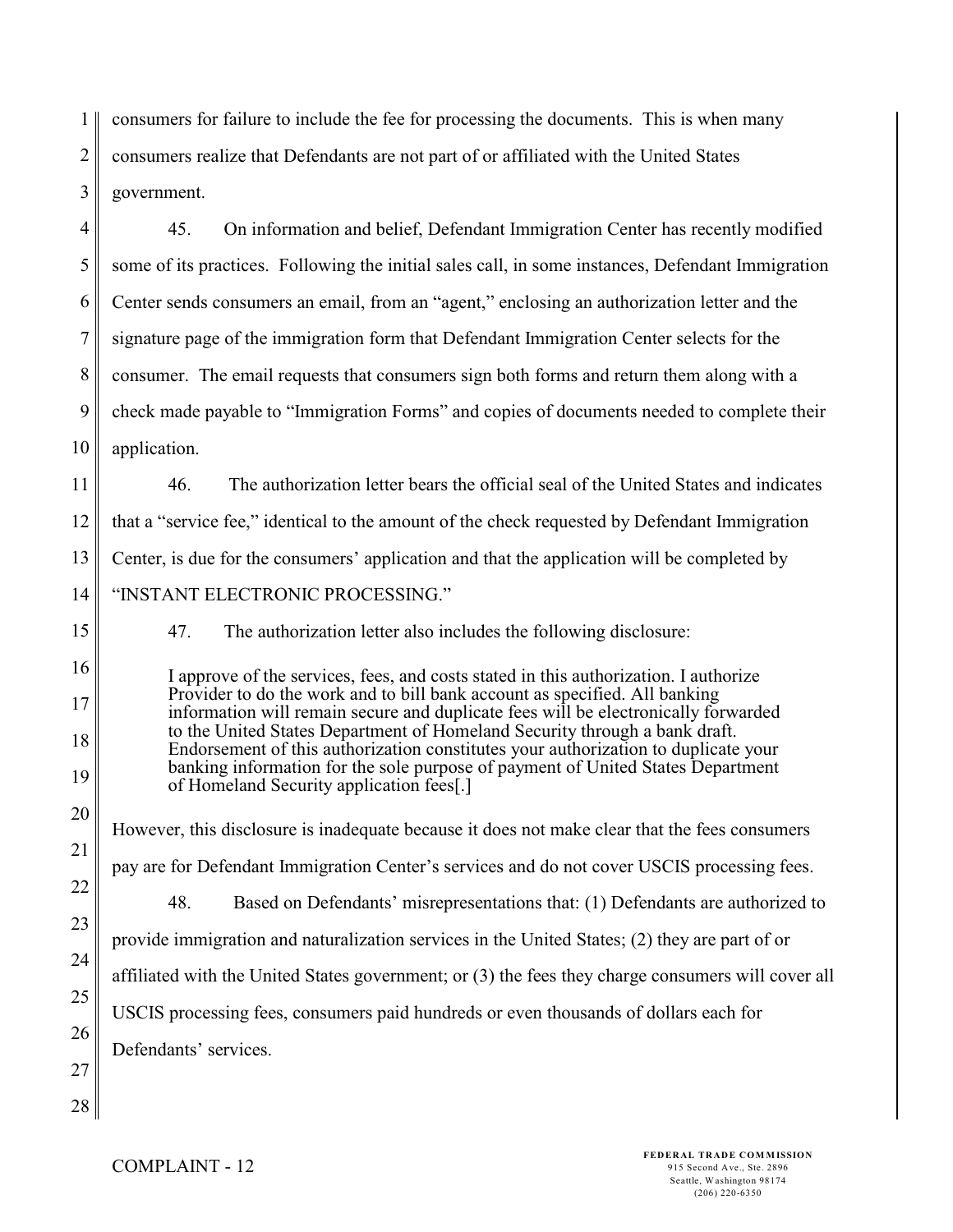|          | <b>VIOLATIONS OF THE FTC ACT</b>                                                                                     |
|----------|----------------------------------------------------------------------------------------------------------------------|
| 2        | 49.<br>Section 5(a) of the FTC Act, 15 U.S.C. $\S$ 45(a), prohibits "unfair or deceptive acts                        |
| 3        | or practices in or affecting commerce."                                                                              |
| 4        | Misrepresentations constitute deceptive acts or practices prohibited by Section<br>50.                               |
| 5        | 5(a) of the FTC Act.                                                                                                 |
| 6        | <b>COUNT ONE</b>                                                                                                     |
| 7        | <b>MISREPRESENTATION THAT DEFENDANTS ARE AUTHORIZED TO PROVIDE</b><br><b>IMMIGRATION AND NATURALIZATION SERVICES</b> |
| 8        | 51.<br>In numerous instances, in connection with the advertising, marketing, promotion,                              |
| 9        | offering for sale, or sale of immigration and naturalization services, Defendants have                               |
| 10<br>11 | represented, directly or indirectly, expressly or by implication, that Defendants are authorized to                  |
| 12       | provide immigration and naturalization services in the United States.                                                |
| 13       | 52.<br>In truth and in fact, Defendants are not authorized to provide immigration and                                |
| 14       | naturalization services in the United States.                                                                        |
| 15       | Therefore, Defendants' representations as set forth in Paragraph 51 of this<br>53.                                   |
| 16       | Complaint are false and misleading and constitute deceptive acts or practices in violation of                        |
| 17       | Section 5(a) of the FTC Act, 15 U.S.C. $\S$ 45(a).                                                                   |
| 18       | <b>COUNT TWO</b>                                                                                                     |
| 19       | <b>MISREPRESENTATION THAT DEFENDANTS ARE AFFILIATED</b><br>WITH THE UNITED STATES GOVERNMENT                         |
| 20       | 54.<br>In numerous instances in connection with the advertising, marketing, promotion,                               |
| 21<br>22 | offering for sale, or sale of immigration and naturalization services, Defendants have                               |
| 23       | represented, directly or indirectly, expressly or by implication, that Defendants are part of or                     |
| 24       | affiliated with the USCIS, the U.S. Department of Homeland Security, or one or more agencies                         |
| 25       | of the United States government.                                                                                     |
| 26       | In truth and in fact, Defendants are not part of or affiliated with the USCIS, the<br>55.                            |
| 27       | U.S. Department of Homeland Security, or one or more agencies of the United States                                   |
| 28       | government.                                                                                                          |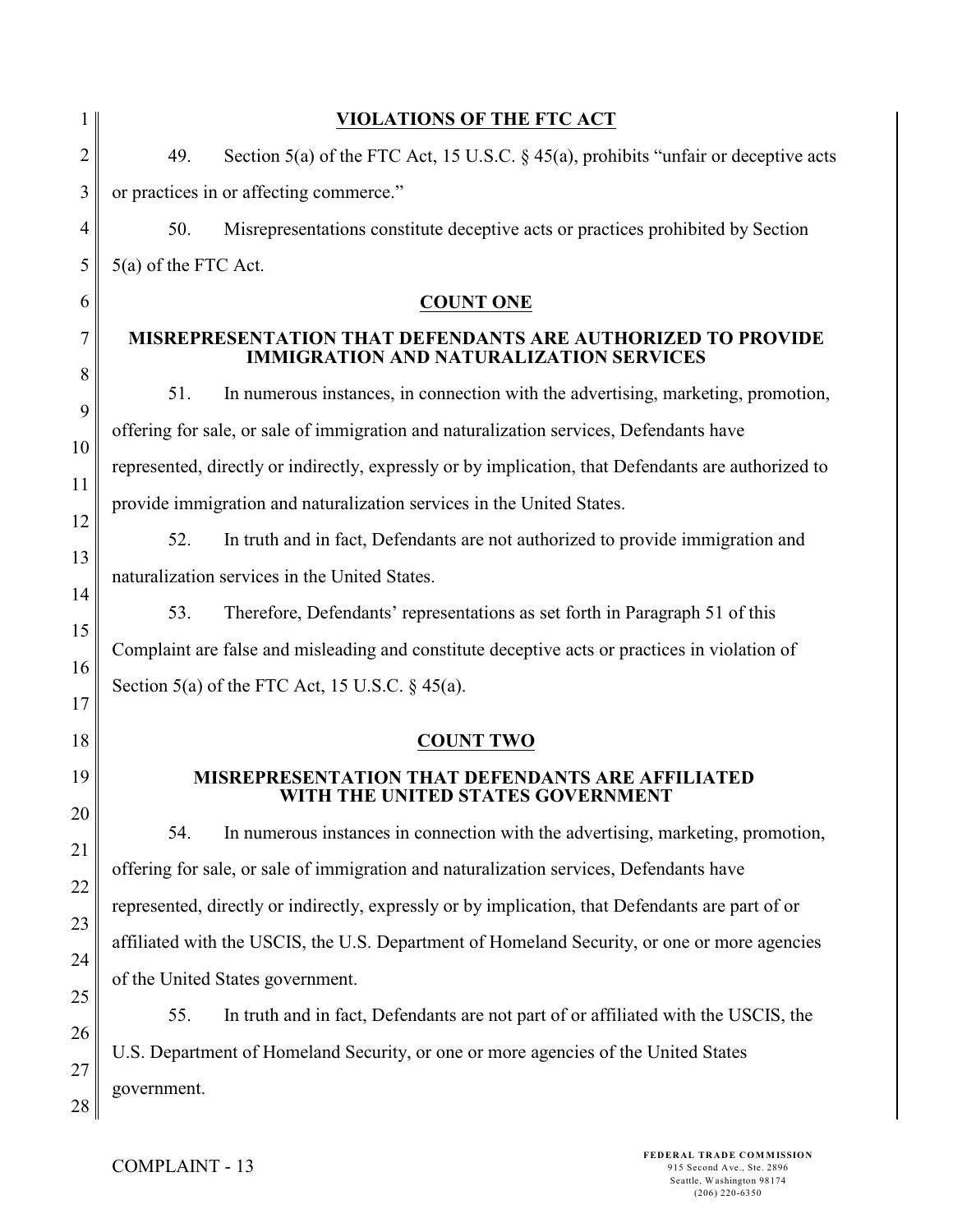| $\mathbf{1}$ | 56.                |                | Therefore, Defendants' representations as set forth in Paragraph 54 are false and                  |
|--------------|--------------------|----------------|----------------------------------------------------------------------------------------------------|
| 2            |                    |                | misleading and constitute deceptive acts or practices in violation of Section 5(a) of the FTC Act, |
| 3            | 15 U.S.C. § 45(a). |                |                                                                                                    |
| 4            |                    |                | <b>COUNT THREE</b>                                                                                 |
| 5            |                    |                | <b>MISREPRESENTATIONS ABOUT FEES AND SERVICES</b>                                                  |
| 6            | 57.                |                | In numerous instances in connection with the advertising, marketing, promotion,                    |
| 7            |                    |                | offering for sale, or sale of immigration and naturalization services, Defendants have             |
| 8            |                    |                | represented, directly or indirectly, expressly or by implication, that fees consumers pay to       |
| 9            |                    |                | Defendants will cover all costs associated with submitting documents to the USCIS.                 |
| 10           | 58.                |                | In truth and in fact, the fees consumers pay to Defendants do not cover all costs                  |
| 11           |                    |                | associated with submitting documents to the USCIS.                                                 |
| 12           | 59.                |                | Therefore, Defendants representations as set forth in Paragraph 57 are false and                   |
| 13           |                    |                | misleading and constitute deceptive acts or practices in violation of Section 5(a) of the FTC Act, |
| 14           | 15 U.S.C. § 45(a). |                |                                                                                                    |
|              |                    |                |                                                                                                    |
| 15           |                    |                | <b>COUNT FOUR</b>                                                                                  |
| 16           |                    |                | <b>MEANS AND INSTRUMENTALITIES</b>                                                                 |
| 17           | 60.                |                | In numerous instances, in connection with the advertising, marketing, promotion,                   |
| 18           |                    |                | offering for sale, or sale of immigration and naturalization services, Defendants Charles          |
| 19           |                    |                | Doucette and Deborah Stilson, individually or in concert with others, have provided Defendants     |
| 20           |                    |                | Immigration Forms and Publications, Inc., Thomas Strawbridge, Robin Meredith, Thomas               |
| 21           |                    |                | Laurence, and Elizabeth Meredith with the means and instrumentalities to deceive consumers, as     |
| 22           |                    |                | described in Paragraphs 51-59 above. The means and instrumentalities these Defendants have         |
| 23           |                    |                | provided include, but are not limited to:                                                          |
| 24           |                    | a.             | Training employees about immigration and naturalization product                                    |
| 25           |                    |                | knowledge, prices, and responses to consumer's questions and requests;                             |
| 26           |                    | b.             | Websites;                                                                                          |
| 27           |                    | $\mathbf{c}$ . | Marketing for websites;                                                                            |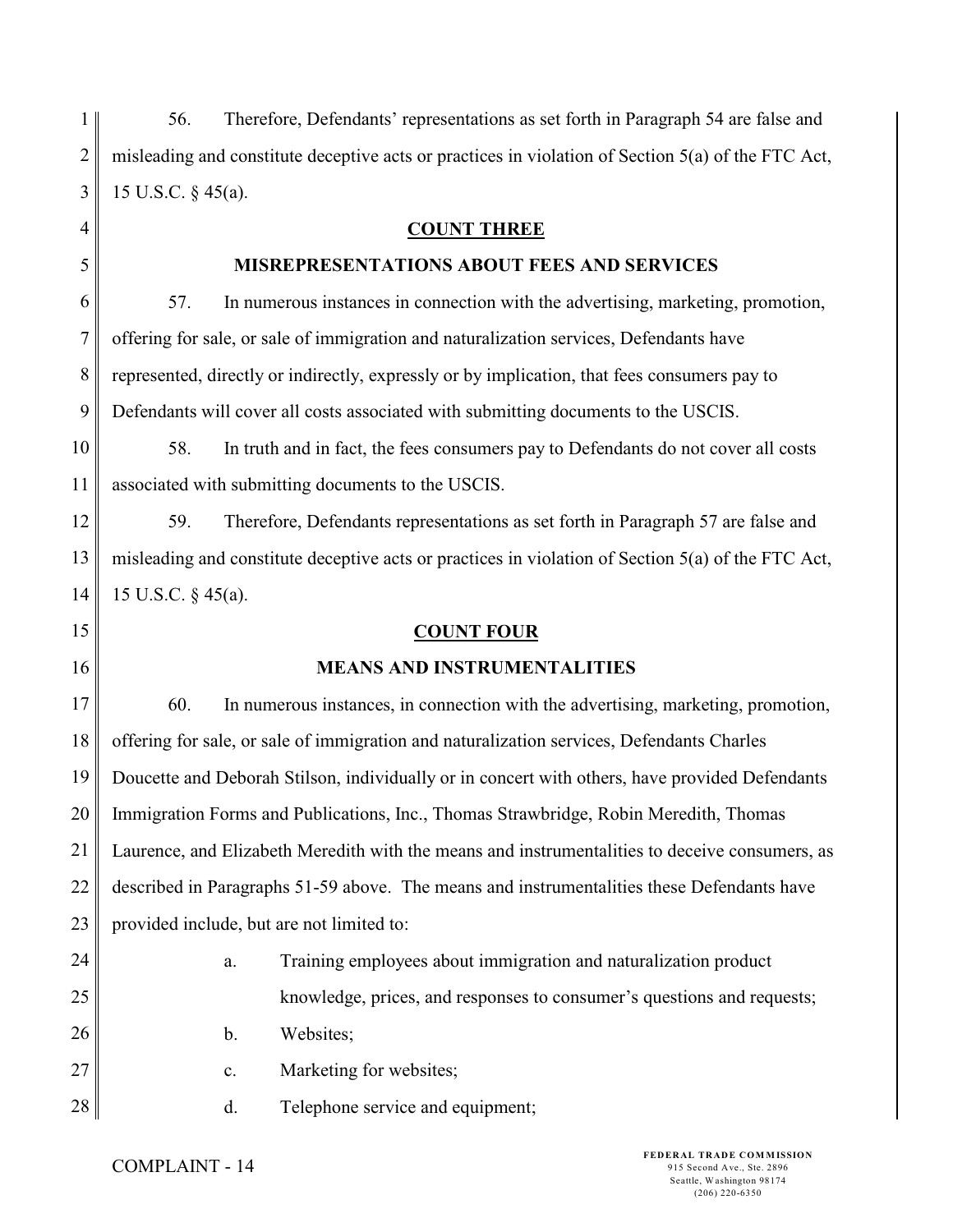1 2 3

e. Shipping for all orders; and

f. Deposit and wire transfers of payments received from packages sent by or on behalf of Defendant Immigration Forms and Publications, Inc.

4 5 6 61. By providing the means and instrumentalities to others for the commission of deceptive acts and practices as described in Paragraph 60, Defendants Charles Doucette and Deborah Stilson have violated Section 5(a) of the FTC Act, 15 U.S.C. § 45(a).

7

# **CONSUMER INJURY**

8 9 10 11 62. Consumers have suffered and will continue to suffer substantial injury as a result of Defendants' violations of the FTC Act. In addition, Defendants have been unjustly enriched as a result of their unlawful acts or practices. Absent injunctive relief by this Court, Defendants are likely to continue to injure consumers, reap unjust enrichment, and harm the public interest.

12

# **THIS COURT'S POWER TO GRANT RELIEF**

13 14 15 16 17 18 63. Section 13(b) of the FTC Act, 15 U.S.C. § 53(b), empowers this Court to grant injunctive and such other relief as the Court may deem appropriate to halt and redress violations of any provision of law enforced by the FTC. The Court, in the exercise of its equitable jurisdiction, may award ancillary relief, including restitution, the refund of monies paid, disgorgement of ill-gotten monies, and the appointment of a receiver to prevent and remedy any violation of any provision of law enforced by the FTC.

19

# **PRAYER FOR RELIEF**

20 21 64. Wherefore, Plaintiff FTC, pursuant to Section 13(b) of the FTC Act, 15 U.S.C. § 53(b), and the Court's own equitable powers, requests that the Court:

22 23 24 25 26 27 a. Award Plaintiff such preliminary injunctive and ancillary relief as may be necessary to avert the likelihood of consumer injury during the pendency of this action and to preserve the possibility of effective final relief, including, but not limited to, temporary and preliminary injunctions, an order freezing assets, immediate access, and the appointment of a receiver;

28

b. Enter a permanent injunction to prevent future violations of the FTC Act